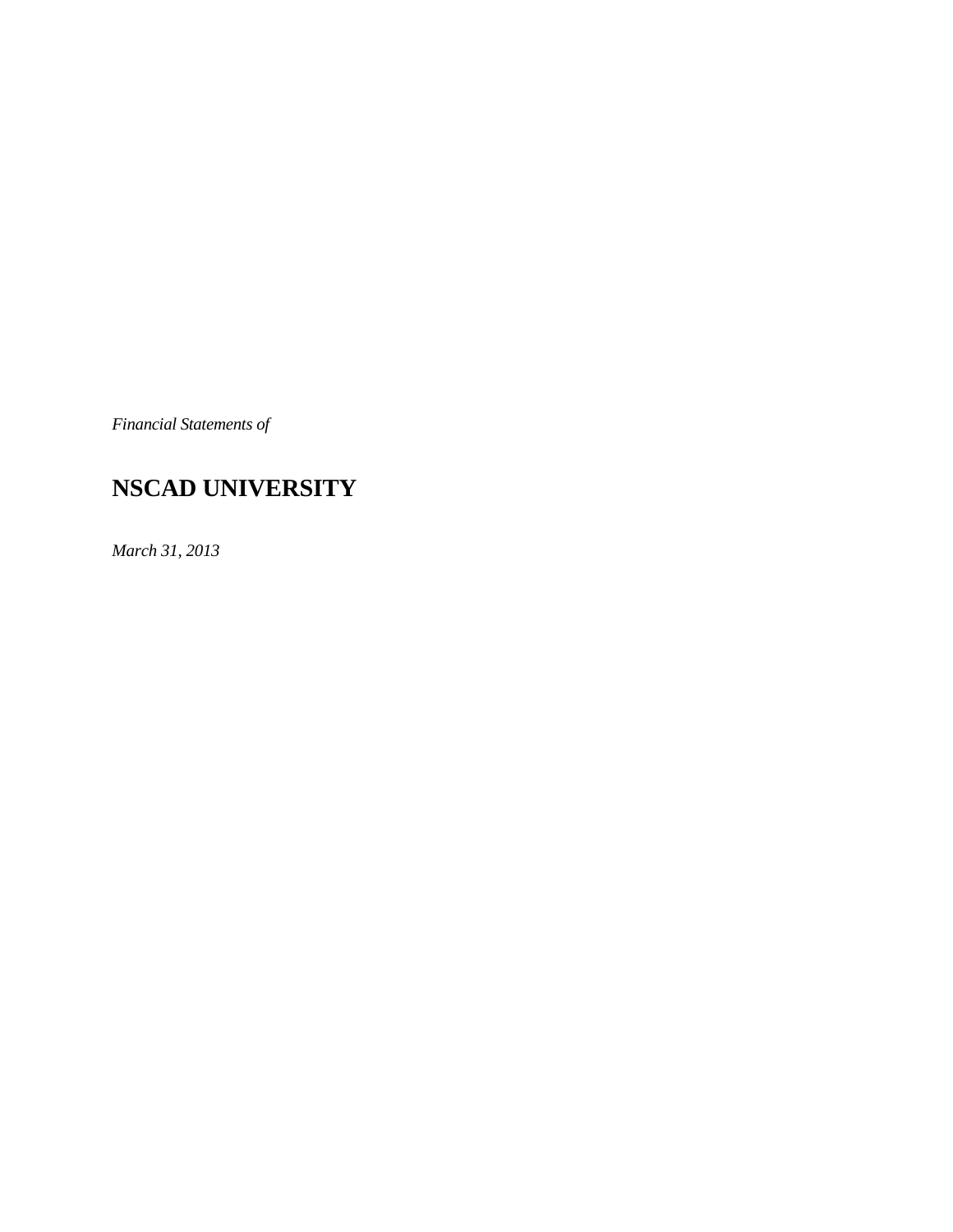# **Independent Auditor's Report**

To the Board of Governors NSCAD University

We have audited the accompanying financial statements of NSCAD University, which comprise the statement of financial position as at March 31, 2013, and the statements of operations, changes in fund balances and cash flows for the year then ended, and a summary of significant accounting policies and other explanatory information.

## *Management's Responsibility for the Financial Statements*

Management is responsible for the preparation and fair presentation of these financial statements in accordance with Canadian generally accepted accounting principles, and for such internal control as management determines is necessary to enable the preparation of financial statements that are free from material misstatement, whether due to fraud or error.

## *Auditor's Responsibility*

Our responsibility is to express an opinion on these financial statements based on our audit. We conducted our audit in accordance with Canadian generally accepted auditing standards. Those standards require that we comply with ethical requirements and plan and perform the audit to obtain reasonable assurance about whether the financial statements are free from material misstatement.

An audit involves performing procedures to obtain audit evidence about the amounts and disclosures in the financial statements. The procedures selected depend on the auditor's judgment, including the assessment of the risks of material misstatement of the financial statements, whether due to fraud or error. In making those risk assessments, the auditor considers internal control relevant to the entity's preparation and fair presentation of the financial statements in order to design audit procedures that are appropriate in the circumstances, but not for the purpose of expressing an opinion on the effectiveness of the entity's internal control. An audit also includes evaluating the appropriateness of accounting policies used and the reasonableness of accounting estimates made by management, as well as evaluating the overall presentation of the financial statements.

We believe that the audit evidence we have obtained is sufficient and appropriate to provide a basis for our audit opinion.

## *Opinion*

In our opinion, the financial statements present fairly, in all material respects, the financial position of NSCAD University as at March 31, 2013, and the results of its operations and its cash flows for the year then ended in accordance with Canadian generally accepted accounting principles.

Deloitte LCP

Chartered Accountants Halifax, Nova Scotia September 26, 2013

Deloitte LLP 1969 Upper Water Street Suite 1500 Purdy's Wharf Tower II Halifax NS B3J 3R7 Canada

Tel: 902-422-8541 Fax: 902-423-5820 www.deloitte.ca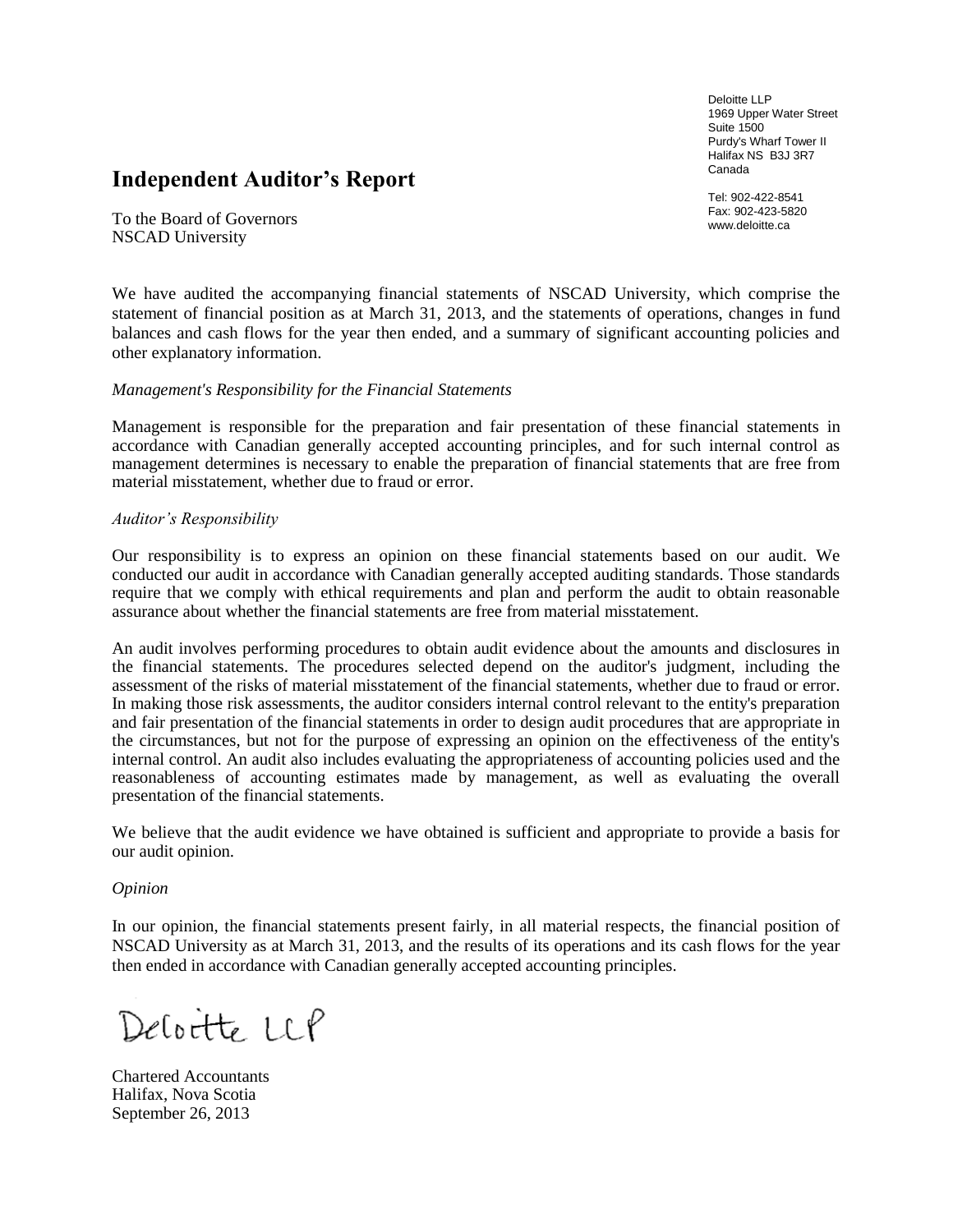# **NSCAD UNIVERSITY Table of Contents March 31, 2013**

|                                              | Page           |
|----------------------------------------------|----------------|
| <b>Statement of Financial Position</b>       | $\mathbf{1}$   |
| <b>Statement of Operations</b>               | 2              |
| <b>Statement of Changes in Fund Balances</b> | 3              |
| <b>Statement of Cash Flows</b>               | $\overline{4}$ |
| Notes to the Financial Statements            | $5-13$         |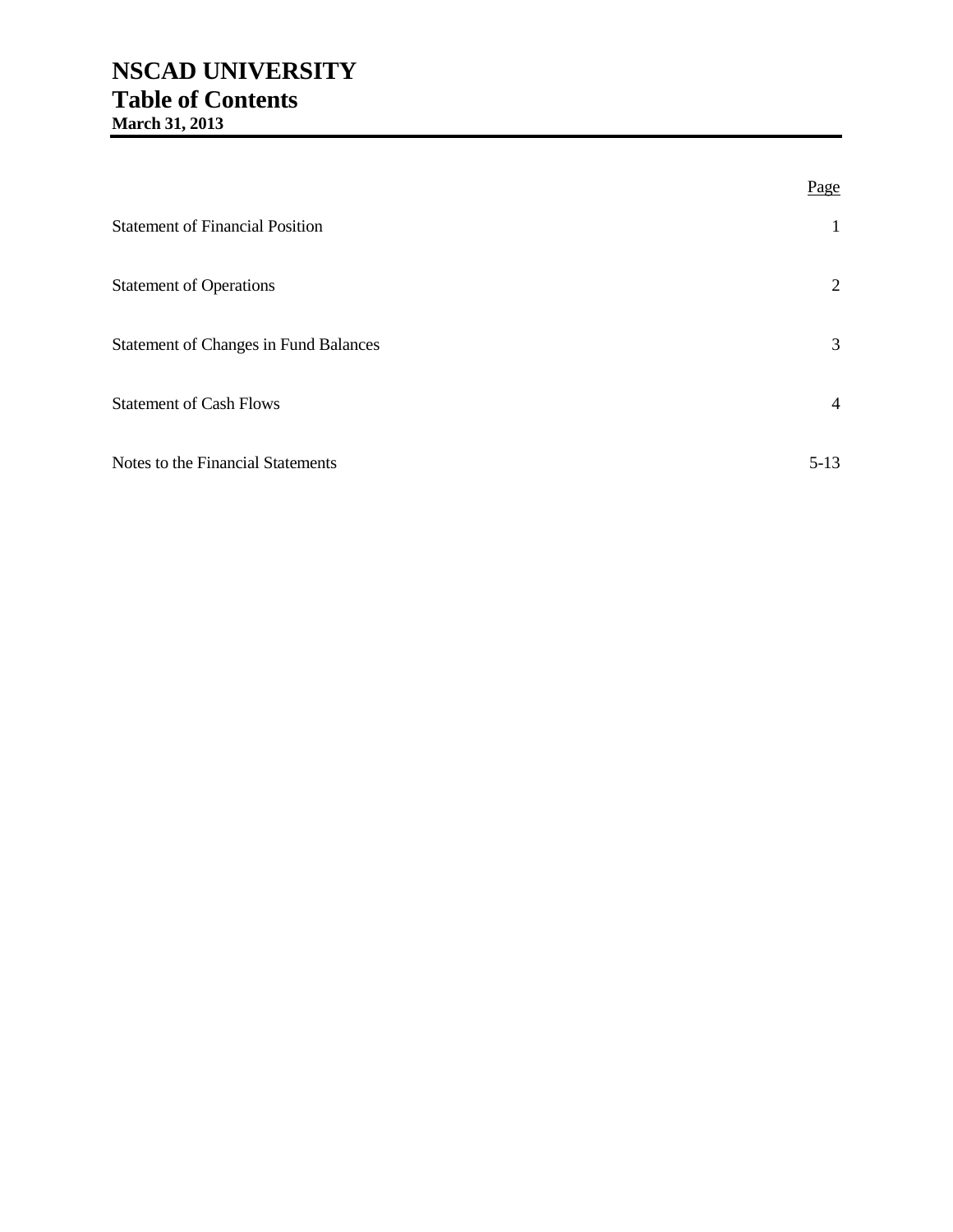# **NSCAD UNIVERSITY Statement of Financial Position**

**March 31, 2013**

|                                            | <b>Unrestricted</b>      |                          | <b>Restricted</b>     |                          |                     |                      |                  |                            |                         |
|--------------------------------------------|--------------------------|--------------------------|-----------------------|--------------------------|---------------------|----------------------|------------------|----------------------------|-------------------------|
|                                            | <b>Operating Fund</b>    |                          | <b>Endowment Fund</b> |                          | <b>Capital Fund</b> |                      | <b>Total</b>     | Total                      | Total                   |
|                                            | 2013                     | 2012                     | 2013                  | 2012                     | 2013                | 2012                 | March 31, 2013   | March 31, 2012             | April 1, 2011           |
|                                            |                          |                          |                       |                          |                     |                      |                  | (Restated -                | (Restated -             |
|                                            |                          |                          |                       |                          |                     |                      |                  | Notes 12 & 13)             | Note $13)$              |
| <b>ASSETS</b>                              |                          |                          |                       |                          |                     |                      |                  |                            |                         |
| Cash                                       | 2,215,708<br>\$          | \$<br>853,112            | \$<br>3,986           | \$<br>2,420              | \$                  | \$<br>$\overline{a}$ | \$<br>2,219,694  | $\mathbb{S}$<br>855,532    | 459,436<br>$\mathbb{S}$ |
| Investments (Note 3)                       | 11,634,571               | 9,503,684                | 6,110,132             | 2,859,631                |                     |                      | 17,744,703       | 12,363,315                 | 12,738,927              |
| Accounts receivable (Note 4)               | 1,378,665                | 2,258,879                |                       |                          |                     |                      | 1,378,665        | 2,258,879                  | 1,414,999               |
| Prepaid expenses                           | 2,380,360                | 2,431,827                |                       |                          |                     |                      | 2,380,360        | 2,431,827                  | 2,477,333               |
| Inventory                                  | 166,456                  | 192,354                  |                       |                          |                     |                      | 166,456          | 192,354                    | 202,340                 |
| Due from endowment fund                    |                          |                          |                       |                          |                     |                      |                  |                            |                         |
| Due from operating fund                    |                          | $\sim$                   | 99,587                | 3,070,945                |                     | $\overline{a}$       | 99,587           | 3,070,945                  | 60,403                  |
| Due from capital fund                      | 2,359,008                | 4,801,785                |                       |                          |                     | $\overline{a}$       | 2,359,008        | 4,801,785                  | 1,579,848               |
|                                            | 20,134,768               | 20,041,641               | 6,213,705             | 5,932,996                |                     | $\overline{a}$       | 26,348,473       | 25,974,637                 | 18,933,286              |
| Property and equipment (Note 5)            |                          |                          |                       |                          |                     |                      |                  |                            |                         |
| Land                                       |                          |                          |                       |                          | 4,402,490           | 4,402,490            | 4,402,490        | 4,402,490                  | 4,402,490               |
| Building                                   |                          |                          |                       |                          | 17,495,387          | 17,297,240           | 17,495,387       | 17,297,240                 | 16,711,745              |
| Equipment                                  |                          |                          |                       |                          | 5,091,636           | 5,070,782            | 5,091,636        | 5,070,782                  | 5,076,427               |
| Computer hardware                          |                          |                          |                       |                          | 868,268             | 808,025              | 868,268          | 808,025                    | 756,042                 |
| Computer software                          |                          |                          |                       |                          | 724,667             | 724,667              | 724,667          | 724,667                    | 714,951                 |
| Leasehold improvements                     |                          |                          |                       |                          | 12,798,330          | 12,773,953           | 12,798,330       | 12,773,953                 | 12,559,048              |
|                                            |                          |                          |                       | $\overline{\phantom{a}}$ | 41,380,778          | 41,077,157           | 41,380,778       | 41,077,157                 | 40,220,703              |
| Less: Accumulated amortization (Note 5)    | $\overline{\phantom{a}}$ | $\overline{\phantom{a}}$ | $\blacksquare$        | $\overline{\phantom{a}}$ | 10,450,323          | 9,227,440            | 10,450,323       | 9,227,440                  | 8,080,129               |
|                                            | $\sim$                   | $\sim$                   | ÷.                    | $\overline{\phantom{a}}$ | 30,930,455          | 31,849,717           | 30,930,455       | 31,849,717                 | 32,140,574              |
|                                            | \$20,134,768             | \$20,041,641             | \$6,213,705           | \$5,932,996              | \$30,930,455        | \$31,849,717         | \$<br>57,278,928 | 57,824,354<br>$\mathbb{S}$ | \$51,073,860            |
| <b>LIABILITIES AND FUND BALANCES</b>       |                          |                          |                       |                          |                     |                      |                  |                            |                         |
| Bank indebtedness (Note 6)                 | \$                       | \$                       | \$                    | \$                       | 8,124,985<br>\$     | \$5,266,656          | \$<br>8,124,985  | \$<br>5,266,656            | \$7,724,993             |
| Accounts payable                           | 2,249,337                | 1,915,088                |                       |                          |                     |                      | 2,249,337        | 1,915,088                  | 2,157,147               |
| Deferred revenue                           | 10,892,535               | 9,978,075                | 212,477               | 185,882                  | 3,475,819           | 3,760,771            | 14,580,831       | 13,924,728                 | 14,187,820              |
| Deferred capital contribution (Note 7)     |                          |                          |                       |                          | 6,174,537           | 6,451,939            | 6,174,537        | 6,451,939                  | 6,554,045               |
| Due to operating fund                      |                          |                          |                       |                          | 2,359,008           | 4,801,785            | 2,359,008        | 4,801,785                  | 1,579,848               |
| Due to endowment fund                      | 99,587                   | 3,070,945                |                       |                          |                     |                      | 99,587           | 3,070,945                  | 60,403                  |
| Current portion of long-term debt (Note 6) |                          |                          |                       |                          | 659,000             | 701,000              | 659,000          | 701,000                    | 743,000                 |
|                                            | 13,241,459               | 14,964,108               | 212,477               | 185,882                  | 20,793,349          | 20,982,151           | 34, 247, 285     | 36,132,141                 | 33,007,256              |
| Long-term debt (Note 6)                    |                          |                          |                       |                          | 8,427,240           | 9,086,003            | 8,427,240        | 9,086,003                  | 9,790,360               |
|                                            | 13,241,459               | 14,964,108               | 212,477               | 185,882                  | 29,220,589          | 30,068,154           | 42,674,525       | 45.218.144                 | 42,797.616              |
| Fund balances                              | 6,893,309                | 5,077,533                | 6,001,228             | 5,747,114                | 1,709,866           | 1,781,563            | 14,604,403       | 12,606,210                 | 8,276,244               |
|                                            | \$.<br>20,134,768        | \$20,041,641             | 6,213,705             | \$5,932,996              | 30,930,455          | \$31,849,717         | \$<br>57,278,928 | 57,824,354<br>\$           | \$51,073,860            |

Commitments (Note 9)

APPROVED BY THE BOARD

. . . . . . . . . . . . . . . . . . . . . . . . . . . . . . Governor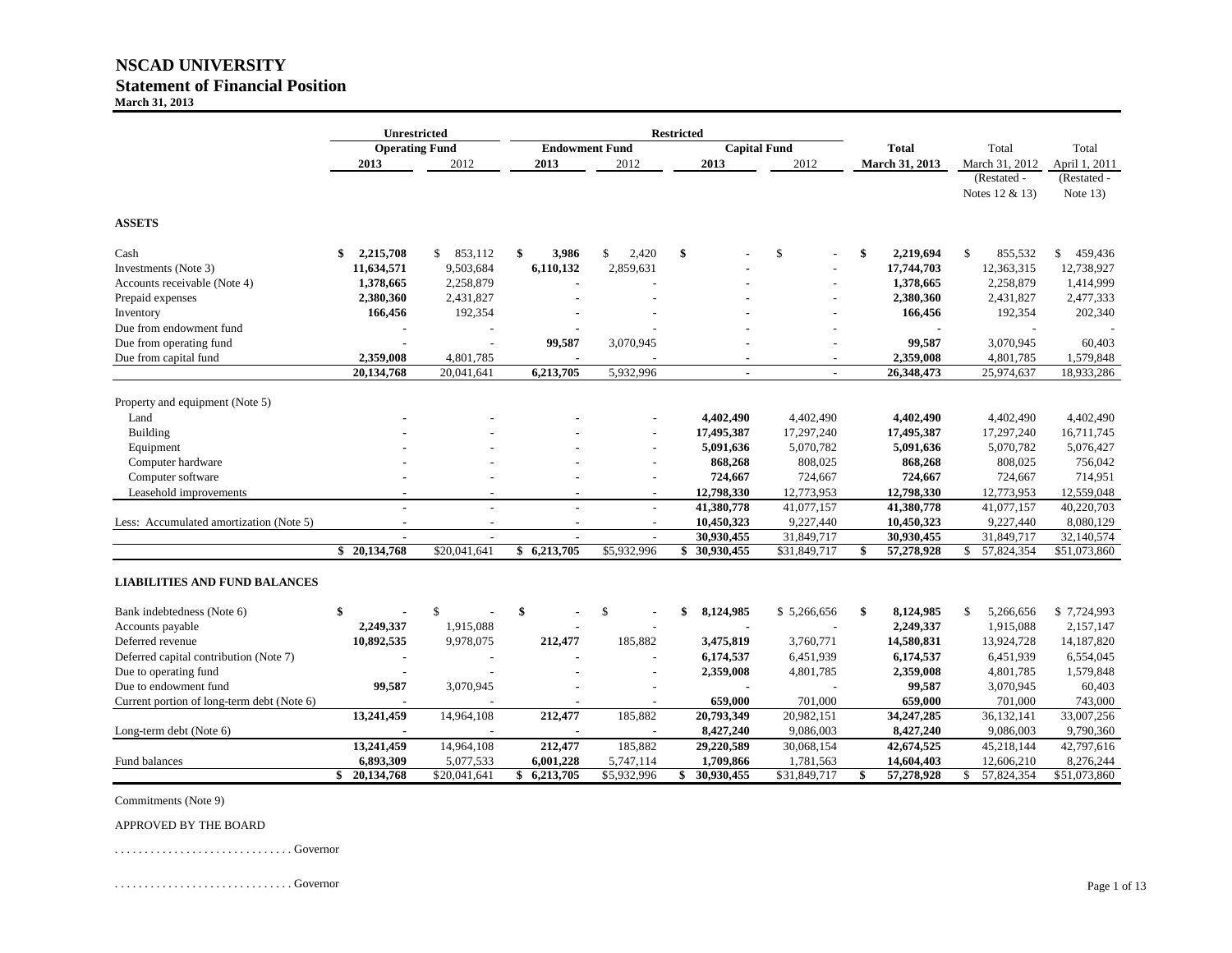# **NSCAD UNIVERSITY Statement of Operations Year ended March 31, 2013**

|                                        | Unrestricted    | <b>Restricted</b> |                 |                 |                 |
|----------------------------------------|-----------------|-------------------|-----------------|-----------------|-----------------|
|                                        | Operating       | <b>Endowment</b>  | Capital         | <b>Total</b>    | Total           |
|                                        | 2013            | 2013              | 2013            | 2013            | 2012            |
|                                        |                 |                   |                 |                 | (Restated - See |
|                                        |                 |                   |                 |                 | Notes 12 & 13)  |
|                                        |                 |                   |                 |                 |                 |
| Revenues                               |                 |                   |                 |                 |                 |
| Student academic fees                  | \$<br>6,061,360 | \$                | \$              | \$<br>6,061,360 | \$<br>5,874,265 |
| Government grants                      |                 |                   |                 |                 |                 |
| Restricted                             | 1,919,000       |                   | 284,953         | 2,203,953       | 2,203,953       |
| Unrestricted                           | 8,717,000       |                   |                 | 8,717,000       | 8,952,084       |
| Investment income                      | 42,805          | 136,840           |                 | 179,645         | 108,822         |
| Rent                                   | 513,300         |                   |                 | 513,300         | 468,777         |
| Ancillary enterprises                  | 889,521         |                   |                 | 889,521         | 931,772         |
| Miscellaneous                          | 156,845         |                   |                 | 156,845         | 165,770         |
| Contributions received                 | 387,332         | 182,254           | 370,929         | 940,515         | 660,198         |
| Other government grants                | 1,397,300       |                   |                 | 1,397,300       | 2,385,190       |
| Unrealized gain (loss) on investments  | 217             | 155,615           |                 | 155,832         | (60, 723)       |
|                                        | 20,084,680      | 474,709           | 655,882         | 21, 215, 271    | 21,690,108      |
|                                        |                 |                   |                 |                 |                 |
| Expenses                               |                 |                   |                 |                 |                 |
| Academic                               |                 |                   |                 |                 |                 |
| <b>Salaries</b>                        | 8,370,079       |                   |                 | 8,370,079       | 8,993,390       |
| Operating                              | 583,580         |                   |                 | 583,580         | 650,035         |
| Administration                         | 2,775,745       |                   |                 | 2,775,745       | 3,122,964       |
| Amortization of property and equipment |                 |                   | 1,322,883       | 1,322,883       | 1,247,311       |
| Ancillary enterprises                  | 922,390         |                   |                 | 922,390         | 1,015,087       |
| Interest                               | 807,894         |                   |                 | 807,894         | 835,768         |
| Facilities operation                   | 2,400,550       |                   |                 | 2,400,550       | 2,407,864       |
| Rent                                   | 305,823         |                   |                 | 305,823         | 255,040         |
| Scholarships                           |                 | 255,716           |                 | 255,716         | 219,243         |
| Service departments                    | 1,507,539       |                   |                 | 1,507,539       | 1,699,468       |
|                                        | 17,673,600      | 255,716           | 1,322,883       | 19,252,199      | 20,446,170      |
|                                        |                 |                   |                 |                 |                 |
| Excess (deficiency) of revenue         |                 |                   |                 |                 |                 |
| over expenses                          | 2,411,080<br>\$ | 218,993<br>\$     | (667,001)<br>\$ | \$<br>1,963,072 | \$<br>1,243,938 |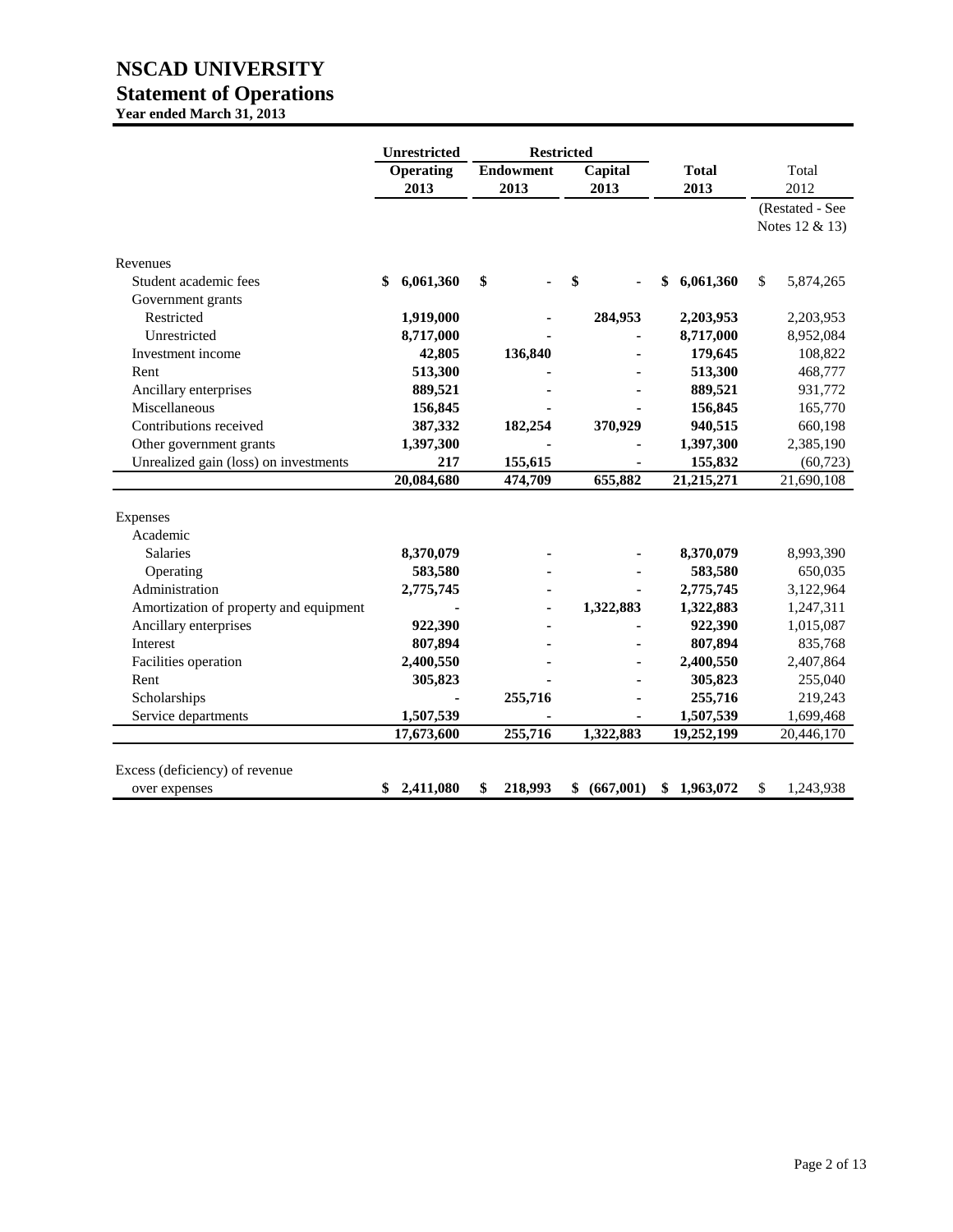# **NSCAD UNIVERSITY Statement of Changes in Fund Balances**

**Year ended March 31, 2013**

|                                                                                       | <b>Unrestricted</b> |                  | <b>Restricted</b> |         |            |    |              |
|---------------------------------------------------------------------------------------|---------------------|------------------|-------------------|---------|------------|----|--------------|
|                                                                                       | <b>Operating</b>    | <b>Endowment</b> |                   | Capital |            |    | <b>Total</b> |
| Fund balances, April 1, 2011                                                          | \$<br>3,698,254     | \$               | 2,696,842         | S       | 1,881,148  | \$ | 8,276,244    |
| Excess (deficiency) of<br>revenue over expenses (Note 12)<br>Capital contributions to | 1,937,413           |                  | (35,756)          |         | (657, 719) |    | 1,243,938    |
| endowment fund                                                                        |                     |                  | 3,086,028         |         |            |    | 3,086,028    |
| Mortgage principal payments                                                           | (558, 134)          |                  |                   |         | 558,134    |    |              |
| Change in fund balances                                                               | 1,379,279           |                  | 3,050,272         |         | (99, 585)  |    | 4,329,966    |
| Fund balances, March 31, 2012                                                         | \$<br>5,077,533     | \$               | 5,747,114         | \$      | 1,781,563  | \$ | 12,606,210   |
| Excess (deficiency) of<br>revenue over expenses                                       | 2,411,080           |                  | 218,993           |         | (667,001)  |    | 1,963,072    |
| Capital contributions to<br>endowment fund<br>Mortgage principal payments             | (595, 304)          |                  | 35,121            |         | 595,304    |    | 35,121       |
| Change in fund balances                                                               | 1,815,776           |                  | 254,114           |         | (71,697)   |    | 1,998,193    |
| Fund balances, end of year                                                            | \$<br>6,893,309     | \$               | 6,001,228         | \$      | 1,709,866  | \$ | 14,604,403   |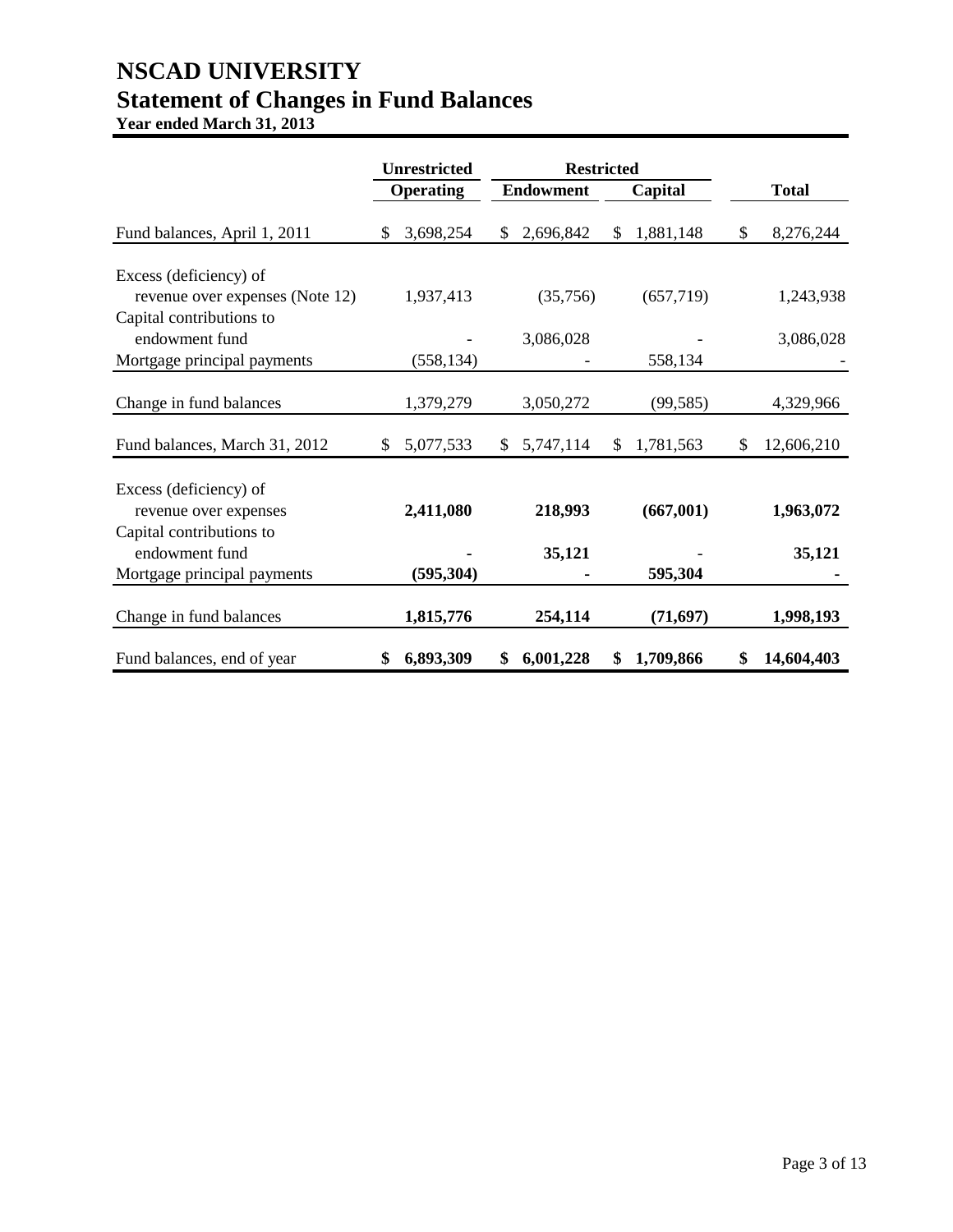# **NSCAD UNIVERSITY Statement of Cash Flows Year ended March 31, 2013**

**2013** 2012 (Restated - See Note 12 & 13) **NET INFLOW (OUTFLOW) OF CASH RELATED TO THE FOLLOWING ACTIVITIES** Operating activities Excess of revenue over expenses **\$ 1,963,072** \$ 1,243,938 Items not affecting cash Amortization of property and equipment 1,322,883 1,247,311 Amortization of deferred capital grants and deferred capital contributions **(655,882)** (589,592) Unrealized loss (gain) on endowment investments (155,615) 60,723 Changes in non-cash working capital items (Note 11) **2,232,883** (1,187,130)  **4,707,341** 775,250 Investing activities Capital grants and deferred capital contributions received **93,528** 381,077 Purchase of property and equipment (403,621) (956,454) Capital contributions – endowment fund<br>
35,121 3,086,028  **(274,972)** 2,510,651 Financing activities Mortgage and lease principal payments and change in bank indebtedness **2,157,566** (3,204,694) Net change in endowment investments **(3,094,886)** (111,107)  **(937,320)** (3,315,801) **NET INCREASE (DECREASE) IN CASH AND OPERATIONAL INVESTMENTS 3,495,049** (29,900) **CASH AND OPERATING FUND INVESTMENTS, BEGINNING OF YEAR** 10,359,216 10,389,116 **CASH AND OPERATING FUND INVESTMENTS, END OF YEAR \$ 13,854,265** \$ 10,359,216 CASH AND OPERATING FUND INVESTMENTS are comprised of:

| Cash                       | 2,219,694    | 855,532      |
|----------------------------|--------------|--------------|
| Operating fund investments | 11,634,571   | 9,503,684    |
|                            | \$13,854,265 | \$10,359,216 |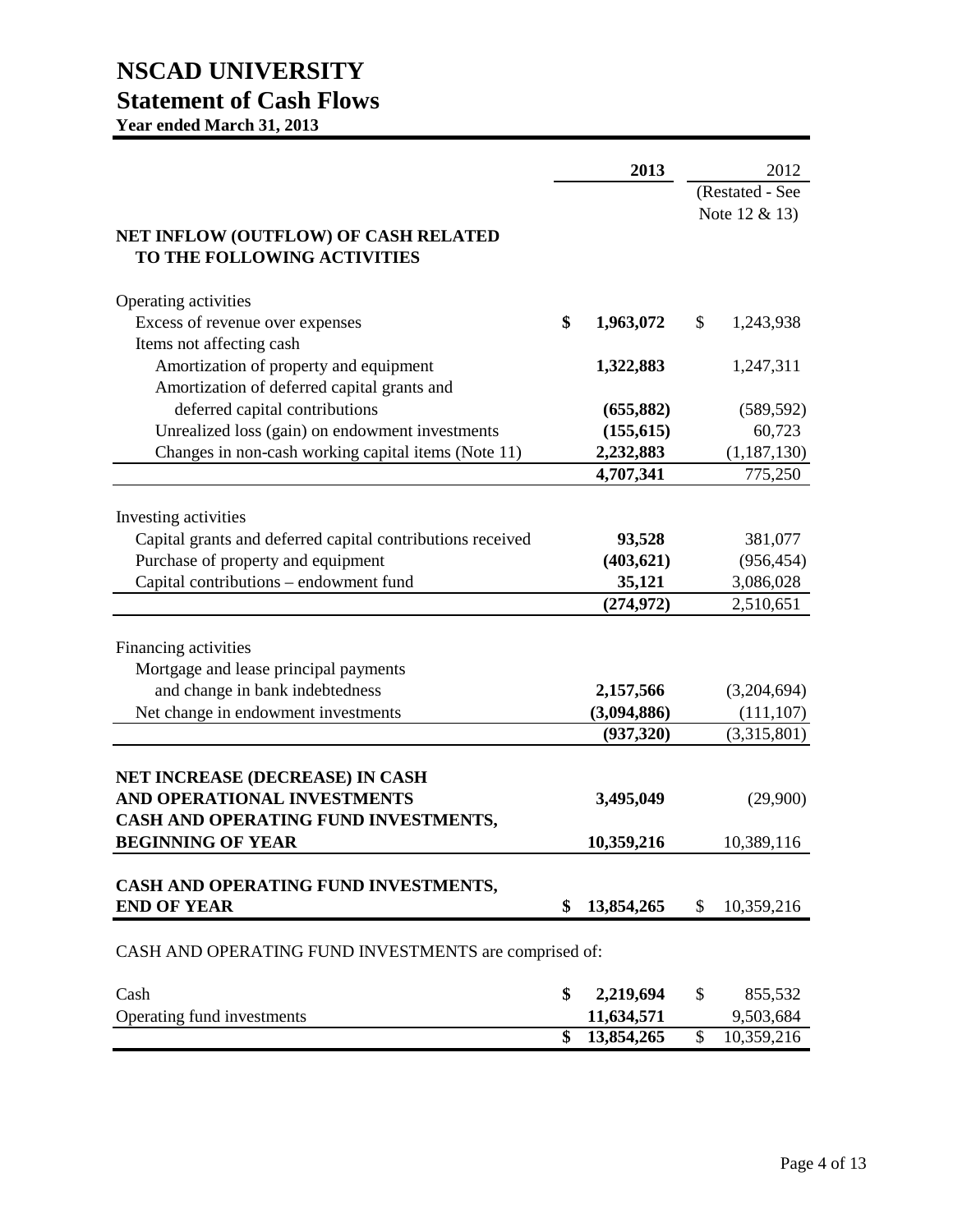# **1. THE UNIVERSITY**

Nova Scotia College of Art and Design, operating as NSCAD University (the "University"), is located in Halifax and offers degrees in fine arts and design both at undergraduate and graduate levels. The University receives its principal funding from the Province of Nova Scotia through recommendations of the Nova Scotia Council on Higher Education. The University is a registered charity and, as such, is exempt from payment of income taxes.

# **2. SIGNIFICANT ACCOUNTING POLICIES**

The financial statements are prepared in accordance with Canadian generally accepted accounting principles using Canadian accounting standards for not-for-profit organizations in Part III of the CICA Handbook. These statements are the first full set of financial statements presented by the University under these accounting standards. Details regarding the adoption of these standards and the impact on the financial statements are contained in Note 13.

## *Fund accounting*

The University maintains its accounts in accordance with the fund accounting method in order to ensure observance of restrictions, if any, placed on the resources made available to it.

The unrestricted Operating Fund accounts for those resources over which the University's Board of Governors has sole authority and which are expendable for any purpose in the fulfillment of the University's objectives.

The restricted funds, consisting of the Endowment Fund and the Capital Fund, account for those resources made available to the University by outside organizations and individuals, by way of grants, service contracts or gifts. These resources, although expendable in the course of normal operations, are restricted as to use by the outside party. These restricted funds also include expendable amounts restricted as to use by action of the University's Board of Governors.

The financial statements of the University are prepared using the deferral method with the multicolumn format. The deferral method, which introduces the concept of deferring restricted revenues to future accounting periods, is a process of matching the restricted revenues with the related expenses regardless of when the revenues are received. Restricted revenues are recognized as revenue in the same accounting period as related expenses. Those restricted revenues for which the related expenses have not been incurred are reported as deferred income on the University's statement of financial position.

## *Financial instruments*

Financial assets and financial liabilities are initially recognized at fair value and subsequently measures all its financial assets and financial liabilities at amortized cost, except for investments that are quoted in an active market, which are measured at fair value. Changes in fair value are recognized in the statement of operations.

Financial assets measured at amortized cost include cash, accounts receivable and due from capital/operating funds.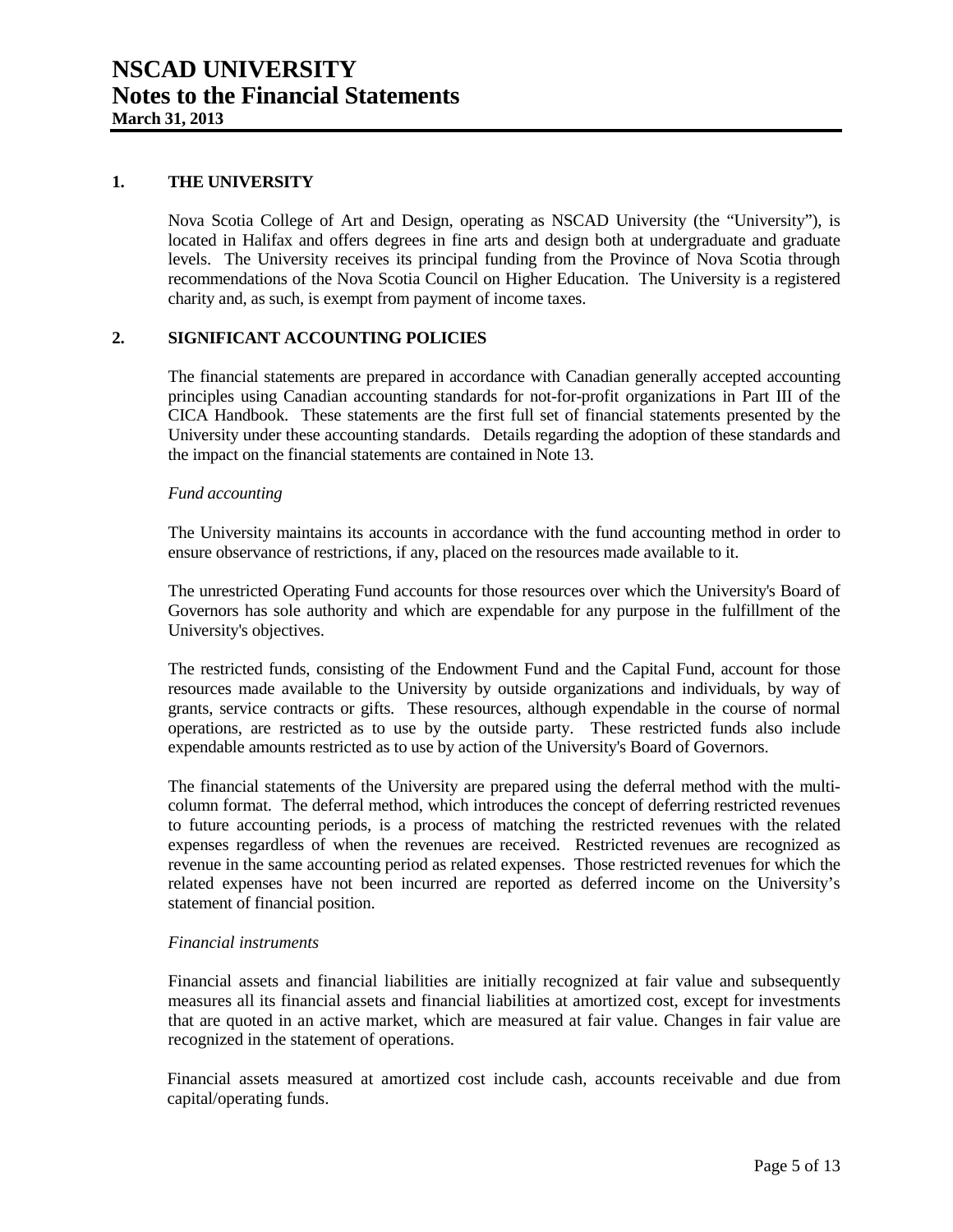# **2. SIGNIFICANT ACCOUNTING POLICIES (continued)**

# *Financial instruments (continued)*

Financial liabilities measured at amortized cost include bank indebtedness, trade accounts payable and accrued liabilities, long-term debt and due to operating/endowment fund.

The organization's financial assets measured at fair value include quoted shares.

# *Interest rate swap and hedge accounting*

Certain derivative financial instruments held by the University are eligible for hedge accounting. To be eligible for hedge accounting, an instrument must meet certain criteria with respect to identification, designation and documentation. In addition, the critical terms of the derivative financial instrument must match the specific terms and conditions of the hedged item. The fair value of derivative instruments eligible and qualifying for hedge accounting is generally not recognized on the consolidated balance sheet. Gains and losses on such instruments are recognized in earnings in the same period as those of the hedged item.

The University has entered into an interest rate swap agreement with a chartered bank to reduce interest rate exposure associated with its long term debt (the mortgage). The agreement has for effect of converting the floating rate of interest to a fixed rate. The University does not use derivative financial instruments for trading or speculative purposes.

The University designated the interest rate swap as a cash flow hedge as at April 1, 2011, March 31, 2012 and March 31, 2013 of a specifically identified debt instrument (the mortgage). The swap agreement is an effective hedge, both at maturity and over the term of the agreement since the term to maturity, the notional principal amount and the interest rate of the swap agreement all match the terms of the mortgage being hedged. The payments associated with the interest rate swap are recorded as interest expense.

In the event that the interest rate swap agreement is terminated or ceases to be effective in part or in whole prior to maturity any associated realized or unrealized gain or loss is recognized in income. In the event that the designated mortgage is extinguished or matures prior to the termination of the related interest rate swap agreement any realized or unrealized gain or loss is recognized in income.

## *Cash*

Cash comprised of cash and deposits and overdraft positions with financial institutions.

## *Investments*

Investments include marketable securities, all of which are recorded at fair value, determined using closing price quotations in an active market. Settlement date accounting is used.

## *Inventory*

Inventory consists of merchandise and supplies held for resale and are valued at the lower of cost and net realizable value. Cost is determined on a first in first out basis. Administrative and program supplies and library periodicals are not inventoried.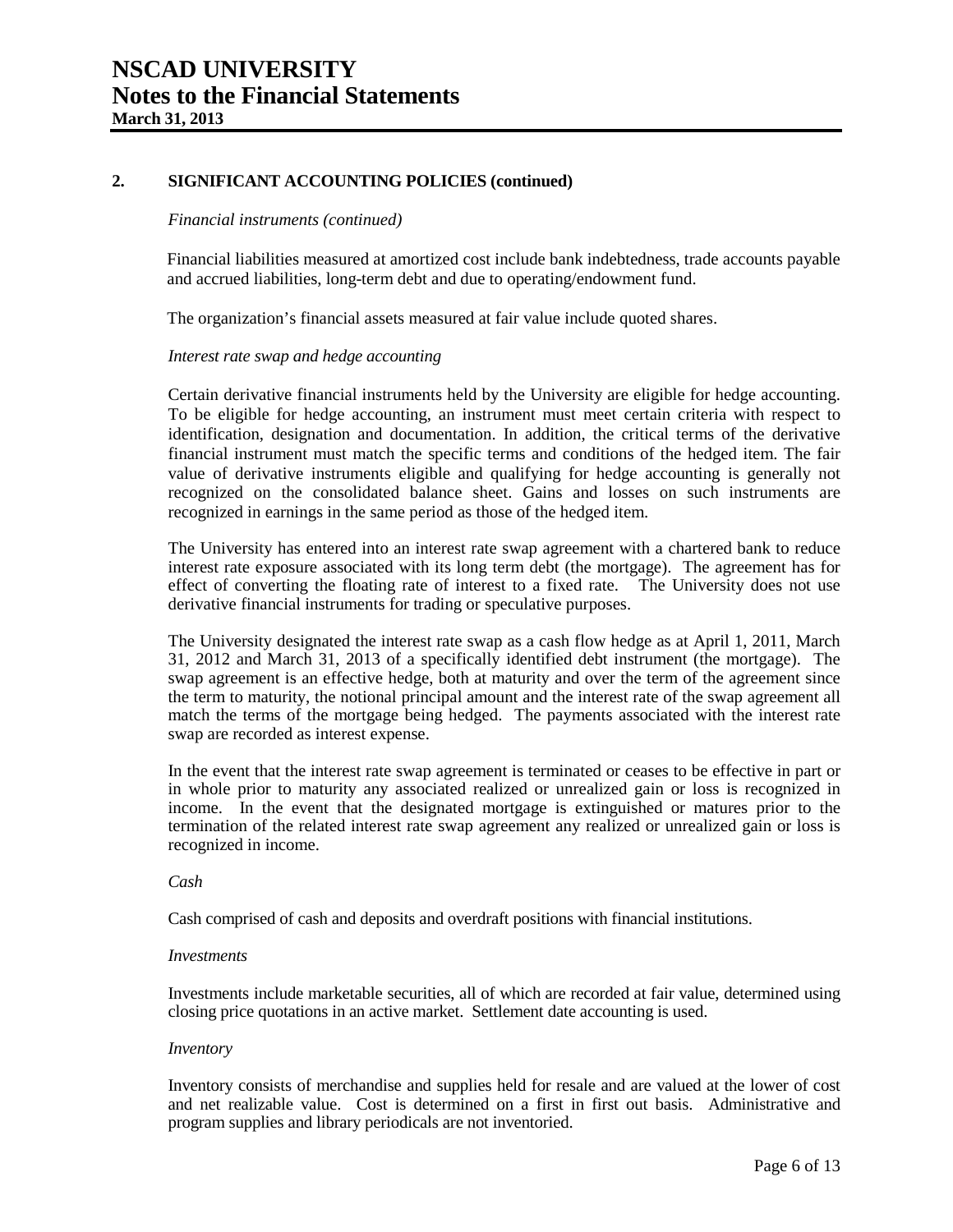# **2. SIGNIFICANT ACCOUNTING POLICIES (continued)**

*Capitalization and amortization*

Property and equipment are stated at cost in the Capital Fund.

Library book additions are not capitalized to the capital asset accounts.

Amortization is computed by the straight-line method over the estimated useful asset lives at the following rates:

| <b>Building</b>        | 2%            |
|------------------------|---------------|
| Equipment              | 10%           |
| Computer hardware      | 25%           |
| Computer software      | 20%           |
| Leasehold improvements | Term of lease |

Insurance on a replacement cost basis is carried on the building and contents of the University in the amount of \$87,794,720.

#### *Impairment of long-lived assets*

Long-lived assets are tested for recoverability whenever events or changes in circumstances indicate that their carrying amount may not be recoverable. An impairment loss is recognized when their carrying value exceeds the total undiscounted cash flows expected from their use and eventual disposition. The amount of the impairment loss is determined as the excess of the carrying value of the asset over its fair value.

#### *Collection*

The University's permanent collections of Historic Art ( a portion of it is now on indefinite loan to the Art Gallery of Nova Scotia) and library books were not formed for commercial purposes and are not considered realizable assets. The value of these assets is not reflected in these financial statements.

#### *Revenue recognition*

The University follows the deferral method of accounting for revenue. Tuition fees, residence fees and sales are recognized when the services are provided or the goods are sold. Funding for expenditures of future periods are deferred and recognized as revenue in the year in which the related expenditure is incurred. Funding received for property and equipment are deferred and recognized as revenue on the same basis as the acquired property and equipment are amortized.

#### *Use of accounting estimates*

The preparation of the financial statements in accordance with Canadian accounting standards for not-for-profit organizations requires management to make estimates and assumptions that affect the reported assets and liabilities and disclosure of contingent assets and liabilities at the balance sheet date, as well as revenue and expenses for the period then ended. Actual results could differ from those estimates. Significant accounts most subject to judgement and estimation include the amortization periods for property and equipment, allowance for doubtful accounts, deferred revenue, and accounts payable and accrued liabilities.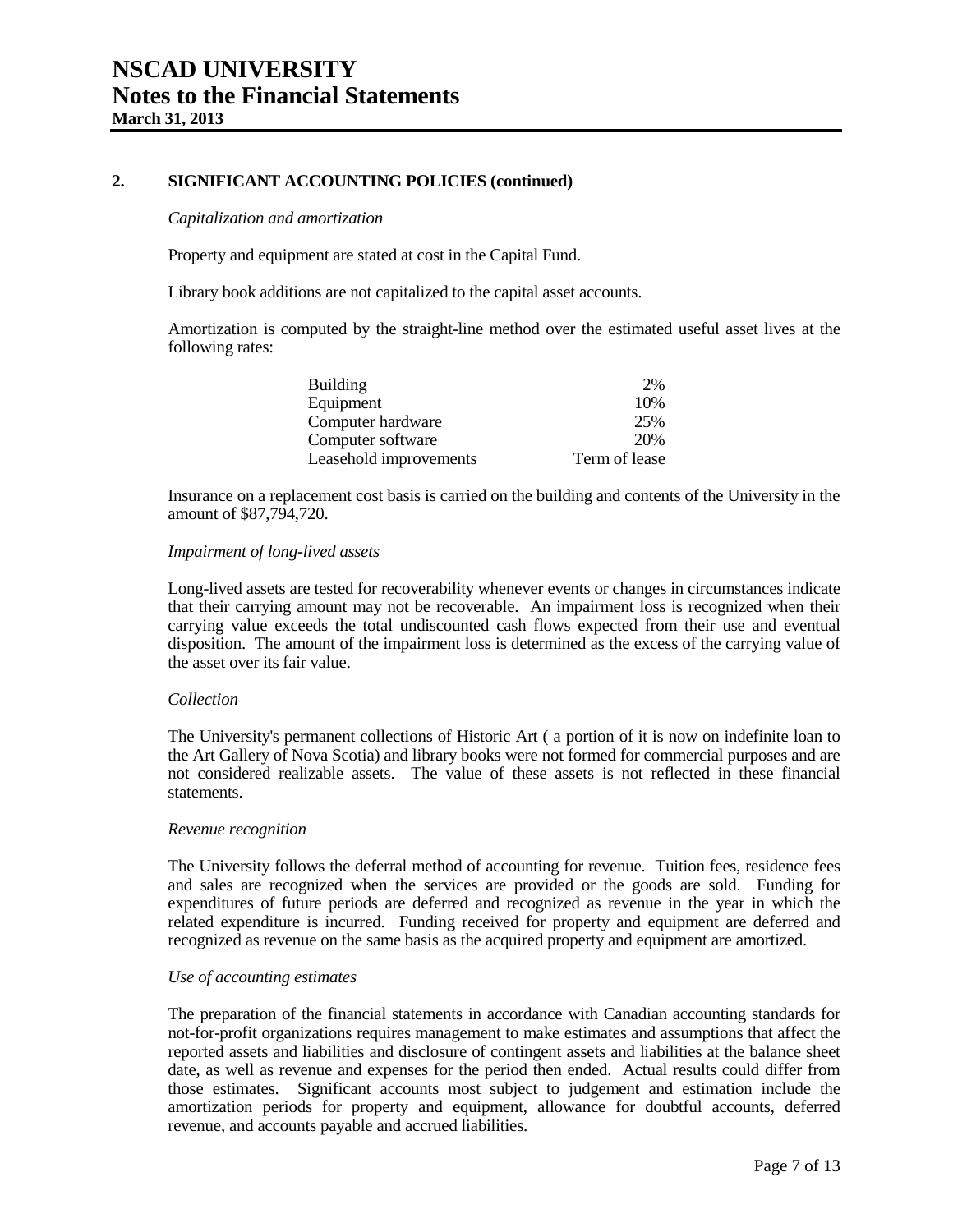# **3. INVESTMENTS**

The market value of all investments in the Endowment Fund at March 31, 2013 was \$6,110,132 (March 31, 2012 - \$2,859,631; April 1, 2011 - \$2,809,247). The cost of all investments in the Endowment Fund at March 31, 2013 was \$6,066,954 (March 31, 2012 - \$2,672,068 April 1, 2011 - \$2,560,961).

The market value of all investments in the Operating Fund at March 31, 2013 was \$11,634,571 (March 31, 2012 - \$9,503,684; April 1, 2011 - \$9,929,680). The cost of all investments in the Operating Fund at March 31, 2013 was \$11,634,354 (March 31, 2012 - \$9,503,684; April 1, 2011 - \$9,929,680).

# **4. ACCOUNTS RECEIVABLE**

|                                       | March 31,<br>2013 |   | March 31,<br>2012 |    | April 1,<br>2011 |
|---------------------------------------|-------------------|---|-------------------|----|------------------|
| Students' tuition                     | \$<br>405,548     | S | 311,439           | \$ | 392,305          |
| Other                                 | 1,144,873         |   | 2,093,018         |    | 1,078,029        |
| <b>HST</b>                            | 50,968            |   | 45,189            |    | 117,202          |
|                                       | 1,601,389         |   | 2,449,646         |    | 1,587,536        |
| Less: allowance for doubtful accounts | 222,724           |   | 190,767           |    | 172,537          |
|                                       | \$<br>1,378,665   | S | 2,258,879         | S  | 1,414,999        |

# **5. PROPERTY AND EQUIPMENT**

|                                   | <b>March 31, 2013</b> |                    |                 | March 31, 2012       | April 1, 2011    |              |
|-----------------------------------|-----------------------|--------------------|-----------------|----------------------|------------------|--------------|
|                                   |                       | <b>Accumulated</b> | Accumulated     |                      |                  | Accumulated  |
|                                   | Cost                  | Amortization       | Cost            | Amortization         | Cost             | Amortization |
| Land                              | 4,402,490<br>\$       | \$<br>٠            | \$<br>4.402.490 | \$<br>$\blacksquare$ | 4.402.490<br>\$. | \$           |
| <b>Buildings</b>                  | 17,495,387            | 3,672,354          | 17,297,240      | 3,341,106            | 16,711,745       | 3,013,821    |
| Equipment                         | 5,091,636             | 3,830,030          | 5,070,782       | 3,697,318            | 5,076,427        | 3,555,302    |
| Computer hardware                 | 868,268               | 608,084            | 808,025         | 391.017              | 756,042          | 189.011      |
| Computer software                 | 724,667               | 432,856            | 724,667         | 287,923              | 714,951          | 142,990      |
| Leasehold improvements            | 12,798,330            | 1,906,999          | 12,773,953      | 1,510,076            | 12,559,048       | 1,179,005    |
|                                   | 41,380,778            | 10,450,323         | 41,077,157      | 9,227,440            | 40,220,703       | 8,080,129    |
| Less: accumulated<br>amortization | 10,450,323            |                    | 9,227,440       |                      | 8,080,129        |              |
| Net book value                    | \$30,930,455          |                    | \$31,849,717    |                      | \$32,140,574     |              |

# **6. BANK INDEBTEDNESS AND LONG-TERM DEBT**

#### *Bank indebtedness*

The University has a \$750,000 line of credit with the Bank of Nova Scotia, bearing interest at the banks' prime lending rate. As of March 31, 2013, the outstanding balance was \$Nil (March 31, 2012 - \$Nil; April 1, 2011 -\$Nil).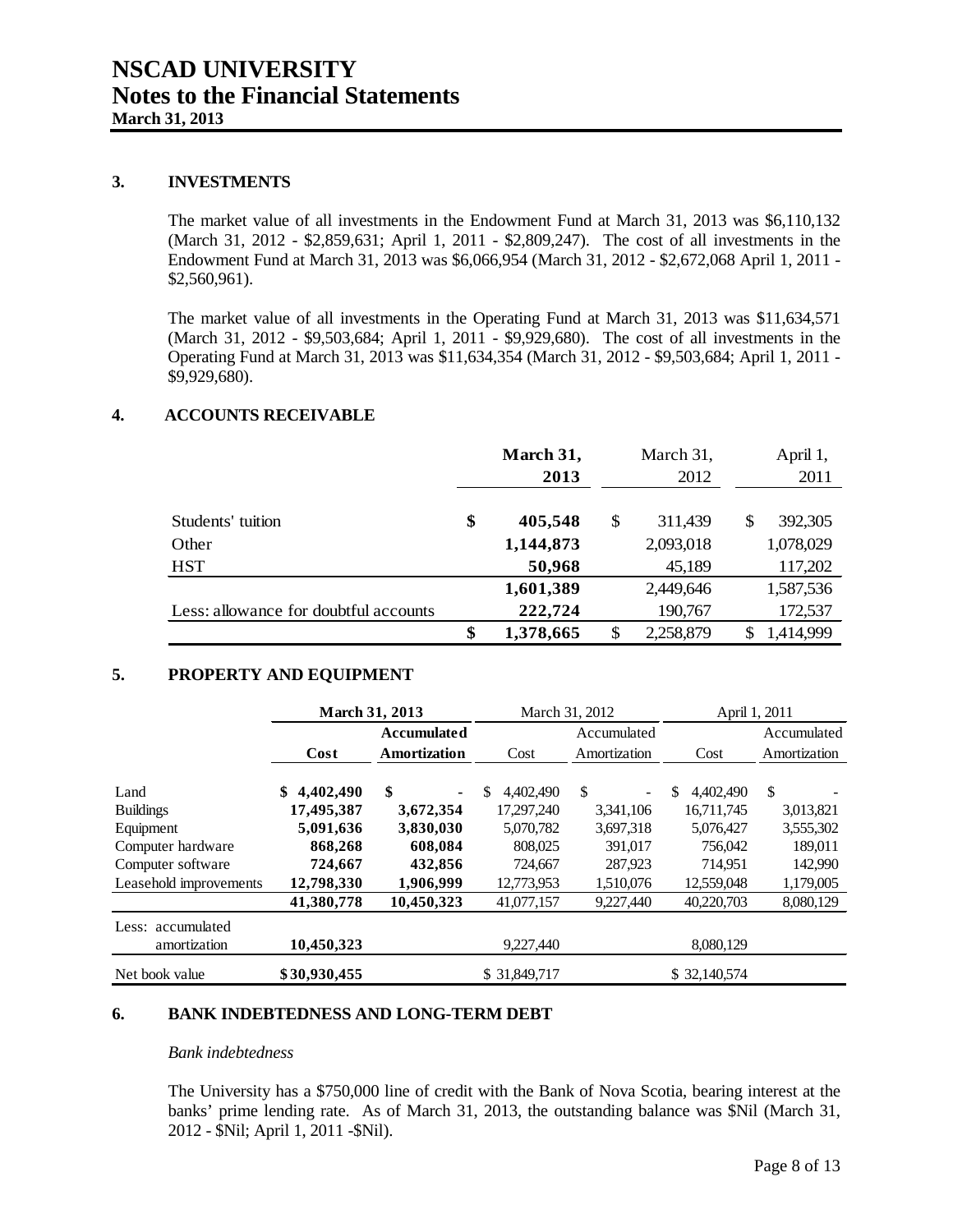# **6. BANK INDEBTEDNESS AND LONG-TERM DEBT (continued)**

#### *Bank indebtedness (continued)*

The University also has a \$10 million non-revolving demand loan repayable in 59 equal instalments of principal of \$41,667 plus interest, with the balance due June 30, 2014. As at March 31, 2013, the outstanding balance was \$8,124,985 (March 31, 2012 - \$5,266,656; April 1, 2011 - \$7,724,993).

## *Long-term debt*

The demand notes bear interest at the bank's prime lending rate less 0.25% and are primarily secured by written confirmation of a facility funding arrangement between the Province of Nova Scotia and the University for a term of 20 years or until repayment of the demand notes, whichever occurs first.

These demand notes are repayable in equal blended monthly instalments of principal plus interest. The term is 5 years (February 27, 2017) and the amortization period is 10 years (March 31, 2022).

The University has entered into an interest rate swap for an amount equal to the principal value of the loan with the Bank of Nova Scotia for a fixed rate of 6.69% with a termination date of March 31, 2022. The bank has the right to terminate the swap transaction in whole, on February 27, 2017. If the swap had been terminated March 31, 2013 the cost to NSCAD would have been \$1,480,151 (\$1,650,444 at March 31, 2012).

|                                                                                            | March 31,<br>2013 | March 31,<br>2012 | April 1,<br>2011 |
|--------------------------------------------------------------------------------------------|-------------------|-------------------|------------------|
| Nova Scotia Power, 0% loan maturing August 2012,                                           |                   |                   |                  |
| monthly payments of \$3,233                                                                | \$                | \$<br>16,165      | \$<br>54,960     |
| Bank of Nova Scotia, prime less 0.25% mortgage<br>maturing February 2017, payments monthly |                   |                   |                  |
| for principal and interest                                                                 | 7,496,562         | 8,091,866         | 8,650,000        |
| Halifax Port Authority, 0% loan maturing November 2015,                                    |                   |                   |                  |
| payments monthly                                                                           | 61,355            | 84,362            | 107,370          |
| Bank of Nova Scotia, 6.62% loan maturing September 2012,                                   |                   |                   |                  |
| payments monthly for principal and interest                                                |                   | 66,287            | 192,707          |
| Nova Scotia Strategic Opportunities Fund Incorporated                                      |                   |                   |                  |
| 1.5% 5 year promissory note, 1.5%, due February 2015                                       |                   |                   |                  |
| principal balance due on maturity in February 2015                                         | 1,528,323         | 1,528,323         | 1,528,323        |
| Long-term debt, end of year                                                                | 9,086,240         | 9,787,003         | 10,533,360       |
| Less: current portion of long-term debt                                                    | 659,000           | 701,000           | 743,000          |
|                                                                                            | \$8,427,240       | \$9,086,003       | \$9,790,360      |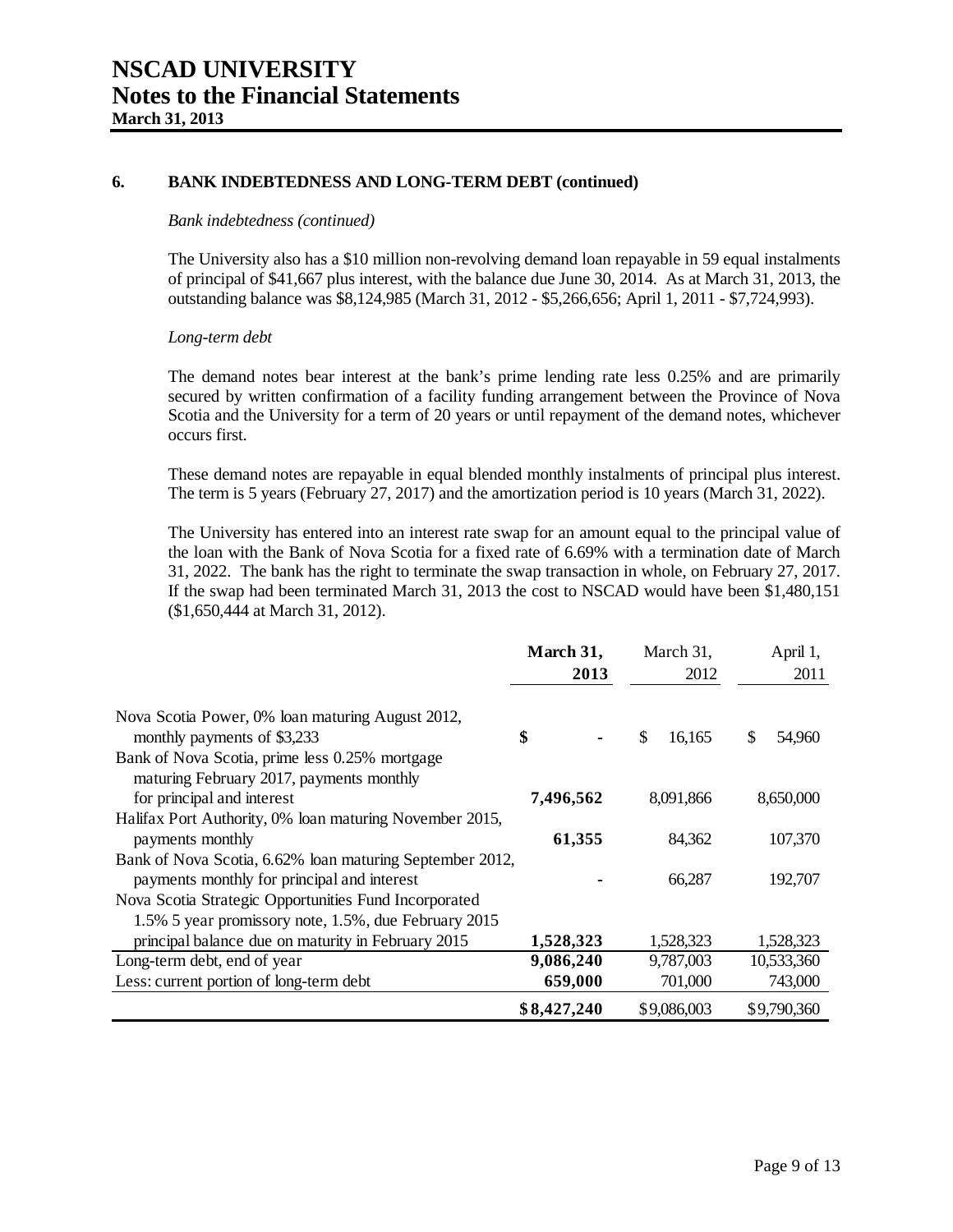# **6. BANK INDEBTEDNESS AND LONG-TERM DEBT (continued)**

# *Long-term debt (continued)*

The minimum principal repayments for the next five years are:

| 2015<br>2016<br>2017<br>2018 |                        |
|------------------------------|------------------------|
|                              | 2,232,000<br>743,000   |
|                              | 777,000                |
|                              | 831,000<br>\$5,242,000 |

# **7. DEFERRED CAPITAL CONTRIBUTION**

Deferred capital contribution represents the unamortized amount of externally funded portion of property and equipment, which will be recognized as income in the capital fund as those items of property and equipment are amortized.

|                            | 2013        | 2012      |
|----------------------------|-------------|-----------|
| Balance, beginning of year | \$6,451,939 | 6,554,045 |
| Add: Donations and grants  | 93,528      | 202,533   |
|                            | 6,545,467   | 6,756,578 |
| Less: Amortization         | 370,928     | 304,639   |
|                            | \$6,174,539 | 6,451,939 |

## **8. PENSION**

The University contributes on behalf of substantially all of its employees to a defined contribution pension plan (the "Plan"). The University charges income with the required contribution to the Plan on an annual basis. The employer's and employees' contributions for the year ended March 31, 2013 were \$693,423 (2012 - \$712,537) and \$573,181 (2012 - \$565,550) respectively.

# **9. COMMITMENTS**

The University has leased 70,000 square feet of space at the Halifax Seaport from Halifax Port Authority, for a 40 year period ending August 31, 2045. The total base rent for 40 years is \$2.5 million. This amount has been recorded as prepaid rent for the purposes of financial reporting. Amortization of the prepaid rent commenced in September 2007 upon opening of the Port Campus.

The University has leased 1,003 square feet of space in the Immigration Annex Building, for a total of five years ending December 31, 2015 (Seeds Gallery) and an additional 5,235 square feet of space in the Seaport from the Halifax Port Authority, for a total of five years ending August 31, 2016.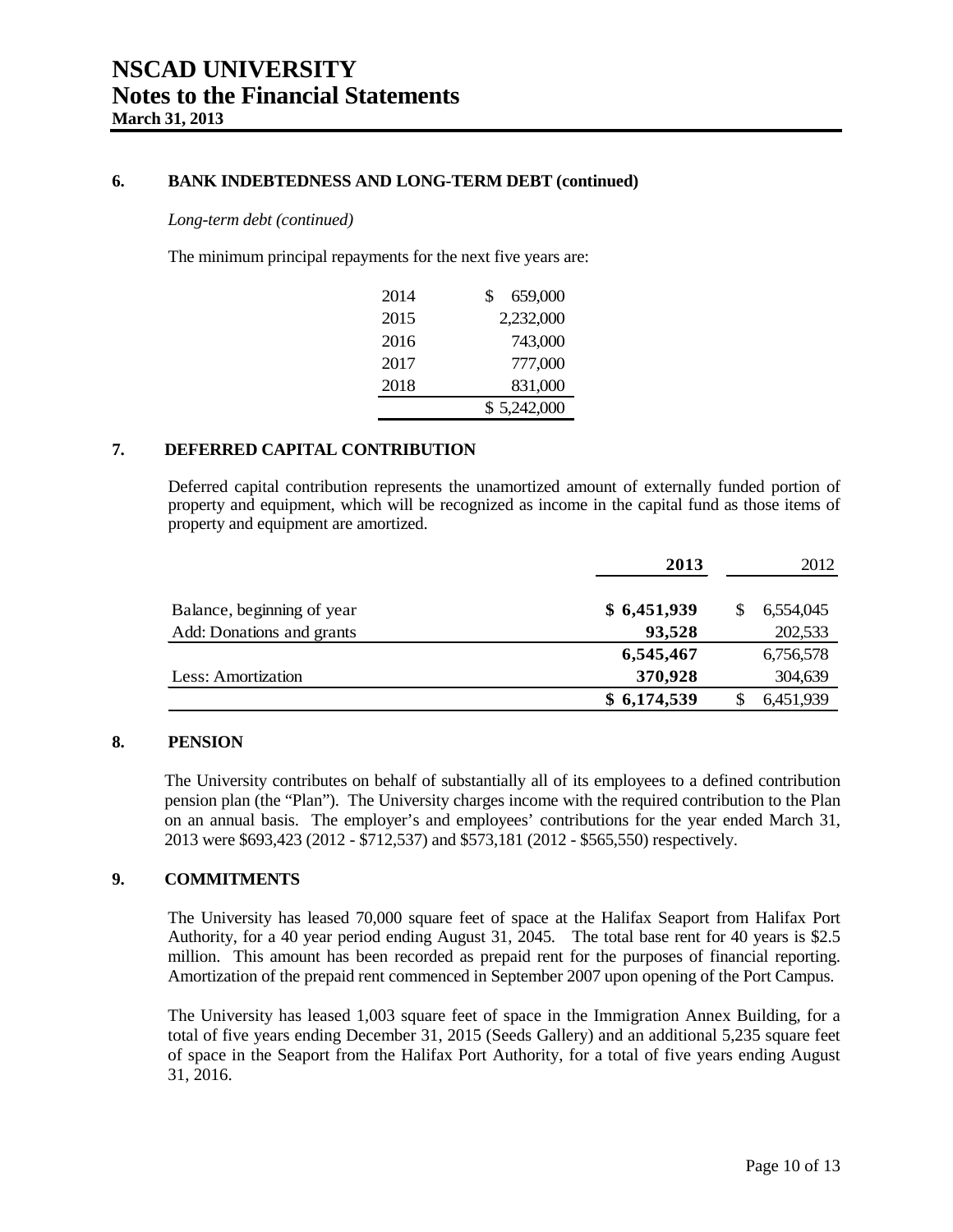# **9. COMMITMENTS (continued)**

The lease payments over the next five fiscal years are as follows:

| 2014 | \$<br>69,336 |
|------|--------------|
| 2015 | 70,753       |
| 2016 | 69,099       |
| 2017 | 25,213       |
| 2018 |              |
|      | 234,401      |

# **10. FINANCIAL INSTRUMENTS**

Financial risk refers to the impact on the University's cash flows due to fluctuations in interest rates and the credit quality of student receivables. The University manages its financial risks as follows:

## *Interest rate risk*

Interest rate risk is minimized as the University uses interest rate swaps, as described in Note 6, to fix interest rates on its long-term debt.

## *Credit risk*

The University performs a continuous evaluation of its accounts receivable and records an allowance for doubtful accounts as required. Management considers there is no significant credit risk as at March 31, 2013.

## *Fair value*

The fair value of cash, bank indebtedness, accounts receivable and accounts payable is approximately equal to their carrying values due to their short-term maturity. The fair value of long-term debt is described in Note 6. Investments are recorded at fair value.

## *Liquidity risk*

The University's objective is to have sufficient liquidity to meet its liabilities when due. The University monitors its cash balances and cash flows generated from operations to meet its requirements.

# *Market risk*

The University is subject to market risk with respect to its investments. The University manages this risk by managing a diversified portfolio.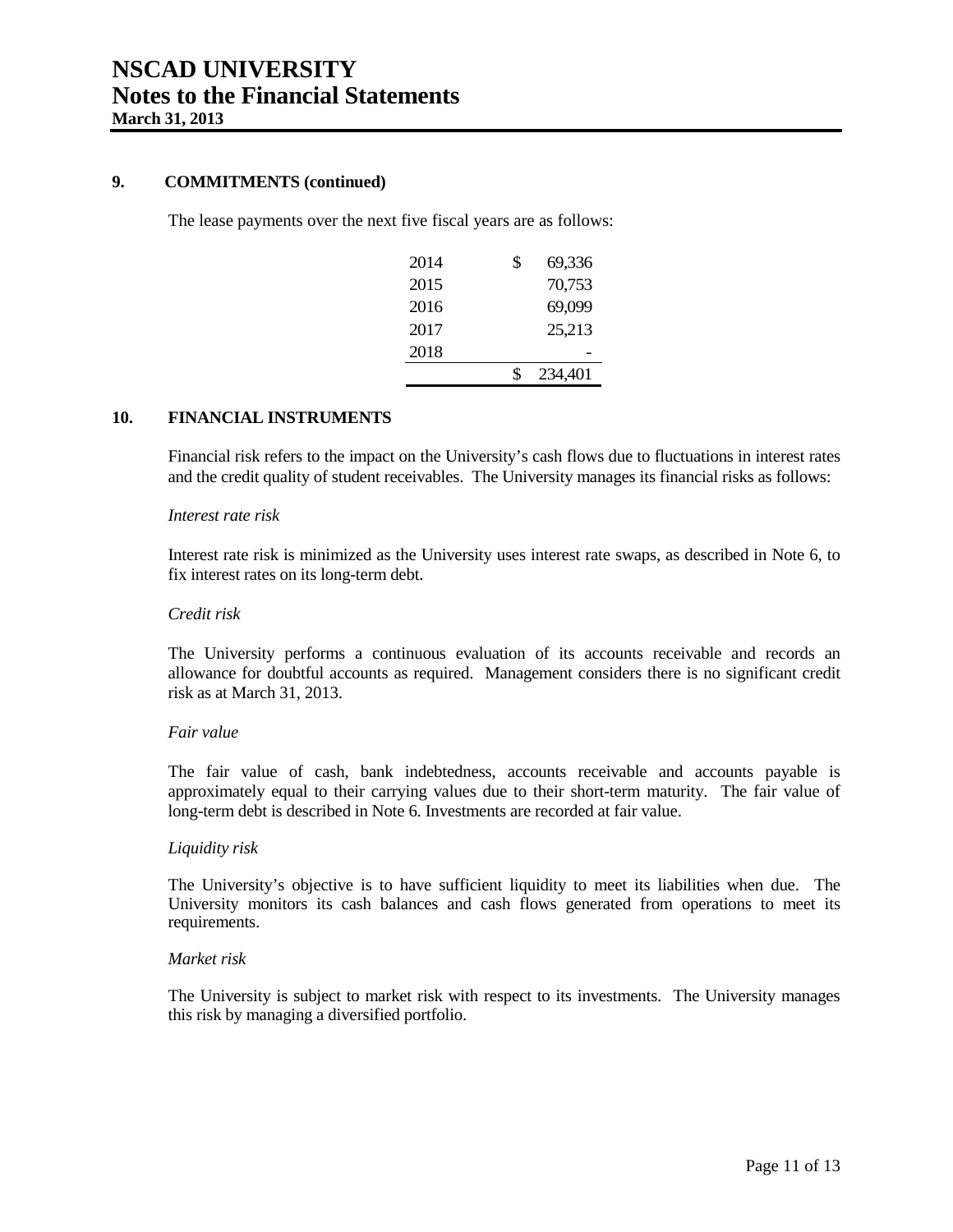|                         | 2013          | 2012              |
|-------------------------|---------------|-------------------|
| Accounts receivable     | \$<br>880,214 | \$<br>(843,880)   |
| Prepaid expenses        | 51,467        | 45,506            |
| Inventory               | 25,898        | 9,986             |
| Due from operating fund | 2,971,358     | (3,010,542)       |
| Due from capital fund   | 2,442,777     | (3,221,937)       |
| Accounts payable        | 334,249       | (242,059)         |
| Deferred income         | 941,055       | (156, 683)        |
| Due to operating fund   | (2,442,777)   | 3,221,937         |
| Due to endowment fund   | (2,971,358)   | 3,010,542         |
|                         | \$2,232,883   | (1,187,130)<br>\$ |

# **11. CHANGE IN NON-CASH WORKING CAPITAL ITEMS**

## **12. RESTATEMENT OF PRIOR PERIOD**

The University has restated the comparative financial statement balances to reflect the proper treatment of a grant received from the Province of Nova Scotia of \$241,968. The grant was originally recorded as a deferred capital grant but because it is not restricted, it should have been recorded as an operating grant. The impact of this restatement to the March 31, 2012 statement of financial position is an increase in the unrestricted operating fund of \$241,968 and decrease of \$20,219 in the capital fund. The restatement also resulted in a \$241,968 increase in unrestricted government grant revenues on the statement of operations and a decrease of \$20,219 in the capital fund restricted government grant. The impact to the statement of cash flow was to increase the excess of revenue over expense by \$221,749, decrease amount of deferred capital grants by \$20,219 and decrease deferred capital contributions by \$241,968.

# **13. IMPACT OF THE CHANGE IN THE BASIS OF ACCOUNTING**

During the year ending March 31, 2013, the University adopted the new accounting standards for not-for-profit organizations. These financial statements are the first financial statements for which the University applied the new Canadian accounting standards for not-for-profit organizations. In accordance with the accounting principles and provisions set out in Section 1501, *First-time Adoption by Not-for-Profit Organizations ("Section 1501")*, the date of transition is April 1, 2011 and the University has prepared and presented an opening statement of financial position at that date.

The impact of adopting these standards was accounted for in net assets at the date of transition and in accordance with the requirements of Section 1501, the accounting policies set out in Note 2 have been consistently applied to all years presented and adjustments resulting from the adoption of the new standards have been applied retrospectively. The University has not elected to apply any of the available exemptions under Section 1501.

The fair value of interest rate swaps designated as hedges were previously recorded on the Statement of Financial Position. Changes in the fair value were recorded in the Statement of Changes in Fund Balances. Upon transition to Canadian accounting standards for not-for-profit organizations, the University adopted Section 3856 for hedge accounting which requires the University's interest rate swap, which qualifies as an effective cash flow hedge, to be accounted for off-balance sheet.